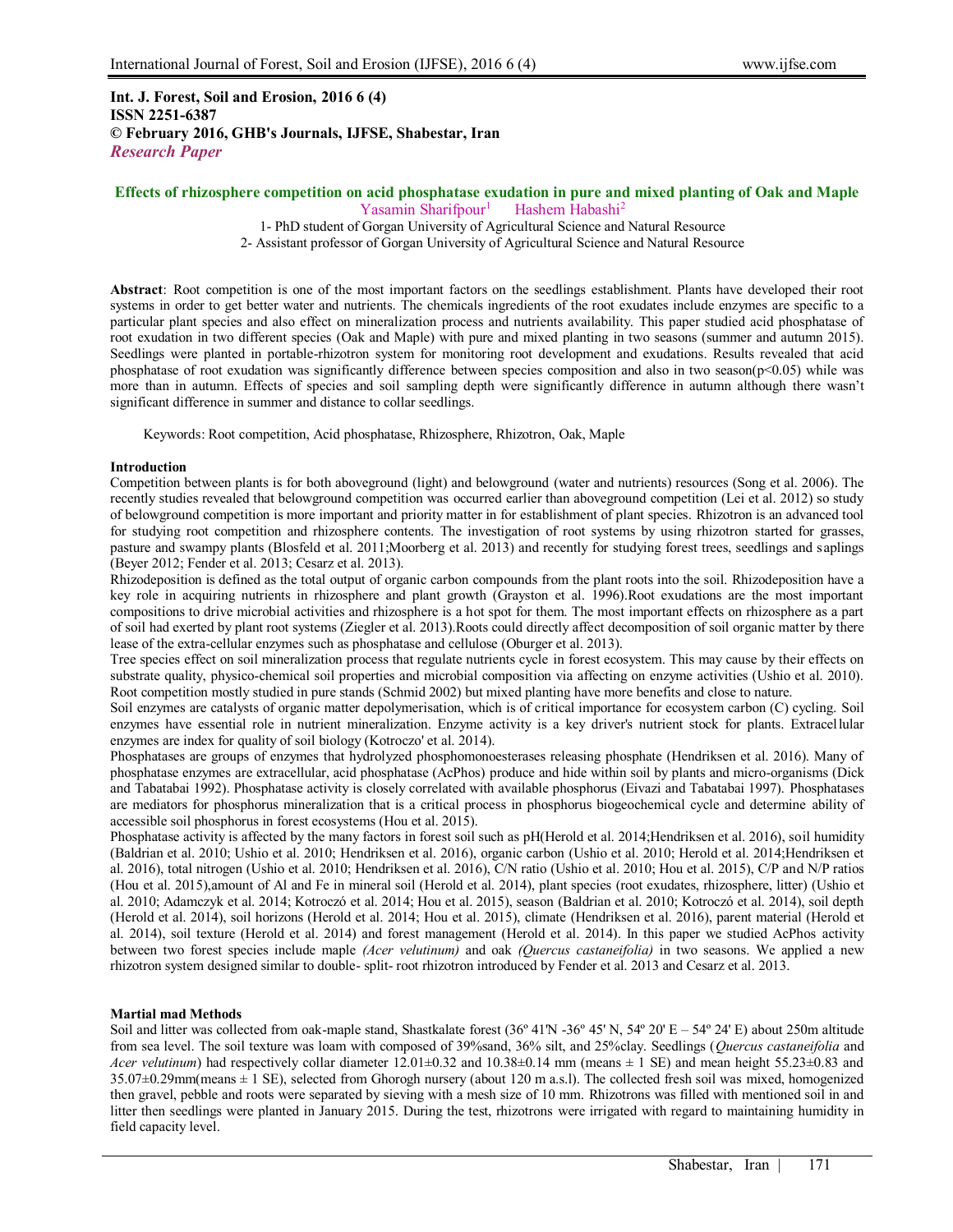Rhizotron was designed based on double- split- root rhizotron (from Cesarzet al. 2013 and Fender et al. 2013) with some changes. Rhizotron was placed in the 30º angle caused to growing roots on the back side. The 12 raster access ports (RAPs) were embedded in each rhizotron. The schematic design of the rhizotron was shown in figure1. Rhizotron was filled with mentioned soil and 4% litters in 2 shallow RAP depth and with mineral soil in 2 deep RAP depth.



Fig1- schematic design of rhizotron

A factorial experiment design was setup with three different species composition (oak, maple and mixed) through eighteen rhizotrons. The experiment factors were consisted of species, soil (RAP) depth and distance to collar. Soil adjacent root seedlings were sampling in summer and autumn 2015. Samples immediately conserved in -20 ºCand then AcPhos activity determined with colorimetric method by spectrophotometer according to Tabatabai and Bremner (1969); Eivazi and Tabatabai(1977) in Margesin (1996) modification. Soil moisture was determined by weighting method.

## Statistical analysis

All the analyses were done with SPSS16 for windows. Data normality distribution was tested by the Shapiro-wilks and homogeneity of variances by the leven's test. Multivariate analyses were employed to test the effects of species composition, vertical and horizontal distance from collar seedling and season on AcPhos root exudations. Analysis of contrast was used to compare means between soil humidity in two seasons. Pearson coefficient was characterized correlation between soil moisture and AcPhos activity.

# **Results**

Acid phosphatase (AcPhos) activity was significantly differences between species and seasons (P<0.05)(Table 1) while was more in autumn than summer. The most amount of the AcPhos activity were maximized in mixed rhizotron while in the order of oak > maple > control respectively. There are significant differences in AcPhos activity between summer and autumn whereas the most amount of AcPhos activity was in autumn. On average, AcPhos activity was 14% higher in autumn (table 1).

Table 1.Effect of species composition and season on AcPhosactivity (ugpNp h-1)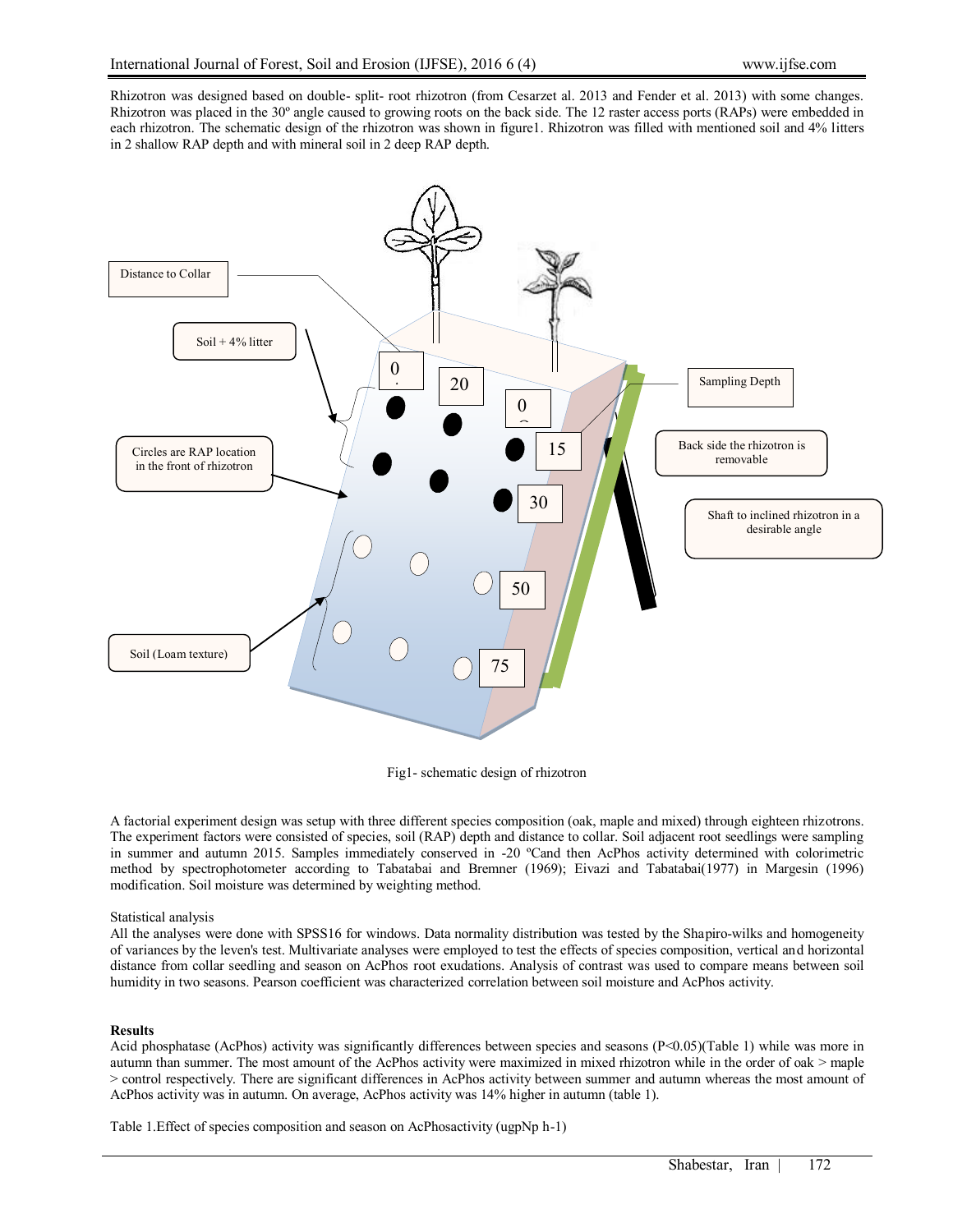## International Journal of Forest, Soil and Erosion (IJFSE), 2016 6 (4) www.ijfse.com

| Species composition | Summer    | Autumn     |  |
|---------------------|-----------|------------|--|
| Control             | 1183.60Bb | 1389.69Ac  |  |
| Mixed               | 2139.47Ba | 2370.37Aa  |  |
| Pure maple          | 1666.15Ba | 1861.78Ab  |  |
| Pure oak            | 1848.30Ba | 2161.62Aab |  |

Different small letters showed significantly difference (p<0.05) between species composition while different big letters showed differences between seasons.

AcPhos activity between soil depth and distances to collar were not significantly differences (P >0.05) in summer (Table2). Although the most amount of AcPhos activity was in intermediate between two collar seedlings and 1st (15cm depth) shallow RAP depth. Enzyme activity decreased with increasing soil depth so AcPhos activity was 1947.98 in the average of first RAP depth and 1592.73, 1467.91 and 1560.21 in next RAP depth respectively. On average, AcPhos activity was 17% higher in 20 cm distance to collar seedlings compared with adjacent collar seedlings (table 2).

|  | Table 2. Effect of soil rhizoton depth and distances to collar seedling on AcPhos activity (ugpNp h-1) on summer |
|--|------------------------------------------------------------------------------------------------------------------|
|  |                                                                                                                  |

| <b>Species</b><br>composition | Soil depth<br>(cm) |          |                          |          | $\sim$ $\sim$ $\sim$<br>Distance to Collar seedlings(cm) |            |          |  |
|-------------------------------|--------------------|----------|--------------------------|----------|----------------------------------------------------------|------------|----------|--|
|                               | 15                 | 30       | 50                       | 75       | 0A                                                       | 20         | 00       |  |
| control                       | 1235.34a           | 1220.47a | 1140.26a                 | 1153.41a | 1223.82a                                                 | 1205.82a   | 1127.16a |  |
| mixed                         | 2649.20a           | 1817.20a | 1704.73a                 | 1561.82a | 2219.09a                                                 | 2087.27a   | 2059.33a |  |
| Pure maple                    | 1947.09a           | 1534.42a | 1558.74a                 | 1739.85a | 1343.92*                                                 | $1669.42*$ | 1697.06* |  |
| Pure oak                      | 1960.29a           | 1798.85a | $***$ <sub>-------</sub> | 1785.76a | 1658.36a                                                 | 2942.21a   | 1791.20a |  |

\* Comparison of means was not performed because at least one group has fewer than three observations.

\*\* There was not sample. Same small letters shows there are not significantly differences between columns.

AcPhos activity between soil depth and distances to collar were significantly differences (P >0.05) in autumn. The most amount of AcPhos activity was in shallow RAP depth whereas 2.6% was more than deep RAP depth. On average, AcPhos activity was 21.2% higher in adjacent collar seedlings compared with the intermediate between two seedlings planted (table 3).

Table 3.Effect of soil rhizoton depth and distances to collar seedling on AcPhos activity (ugpNp h-1) on autumn

| <b>Species</b> | Sampling depth       |          |           |           | Distance from Collar seedlings |          |                |  |
|----------------|----------------------|----------|-----------|-----------|--------------------------------|----------|----------------|--|
| composition    | (cm)                 |          |           |           | (cm)                           |          |                |  |
|                | 15                   | 30       | 50        | 75        | 0A                             | 20       | 0 <sub>O</sub> |  |
| control        | $1525.27*$           | 1108.69* | 1322.96*  | 1459.69*  | 1534.46a                       | 1195.60a | 1326.05a       |  |
| mixed          | 1843.30 <sub>b</sub> | 2948.59a | 2250.79ab | 2205.16ab | 2524.07a                       | 2079.54a | 2614.51a       |  |
| Pure maple     | 2017.97a             | 1669.17a | 1892.11a  | 1911.86a  | 1976.06a                       | 1426.32b | 2320.89a       |  |
| Pure oak       | 2338.37a             | 2615.38a | 1615.98a  | 2019.94a  | 2550.80a                       | 1932.94a | 1989.75a       |  |

\* Comparison of mean was not performed because at least one group has fewer than three observations. Different small letters shows significantly differences between columns.

Soil moisture between rhizotrons werenot significantly differences while was significantly more in summer than autumn (P<0.05),although there was not significantly correlation between soil moisture and AcPhos activity in summer and autumn (Table 4).

| Table 4. Soil humidity characteristics and correlation coefficient between soil moisture with AcPhos activity |  |
|---------------------------------------------------------------------------------------------------------------|--|
|---------------------------------------------------------------------------------------------------------------|--|

| $\sim$<br>Season                  | Soil moisture<br>percent               | Pearsoncoefficient | Stdv   |         | Minimum | Maximum | N  |
|-----------------------------------|----------------------------------------|--------------------|--------|---------|---------|---------|----|
| Summer                            | 44.02                                  | 0.144ns            | 5.225  | 187     | 30%     | 58%     | 54 |
| Autumn                            | 41.11                                  | $0.217$ ns         | 5.9986 | 0.14560 | 29%     | 59%     | 54 |
| the control of the control of the | the control of the control of the con- |                    |        |         |         |         |    |

ns there are not significant correlation between soil humidity with AcPhos activity

#### **Conclusion**

The amount of AcPhos was significantly difference between species composition that showed effect of tree species on root competition and exudation. The last studies also revealed that enzyme activity was differentin different tree species (Ushio et al. 2010; Adamczyk et al. 2014; Herold et al. 2014). The most AcPhos activity was in mixed rhizotron (Oak -Maple seedling).We conclude Oak-Maple seedlings have synergism relation and no root competition existence in 6 month time after planting so mixed planting effect was greater than the sum of individual effects in pure plantation.

Our results showed that amount of AcPhos activity was significantly more in autumn(1945.86ugpNp h-1) than summer(1709.38ugpNp h-1).Other studies showed climate conditions have important effects on soil enzyme activity (Ushio et al. 2010;Kotroczó et al. 2014; Hendriksen et al. 2016). Baldrian et al (2010) andHou et al (2015) have expressed that more soil humidityeffect on more enzyme activity. In this study, rhizotrons humidity were controlled in field capacity level by investigators so more humidity in autumn was not because of season effects and also not significant differences created so we conclude more AcPhos activity in autumn because of seedling physiology.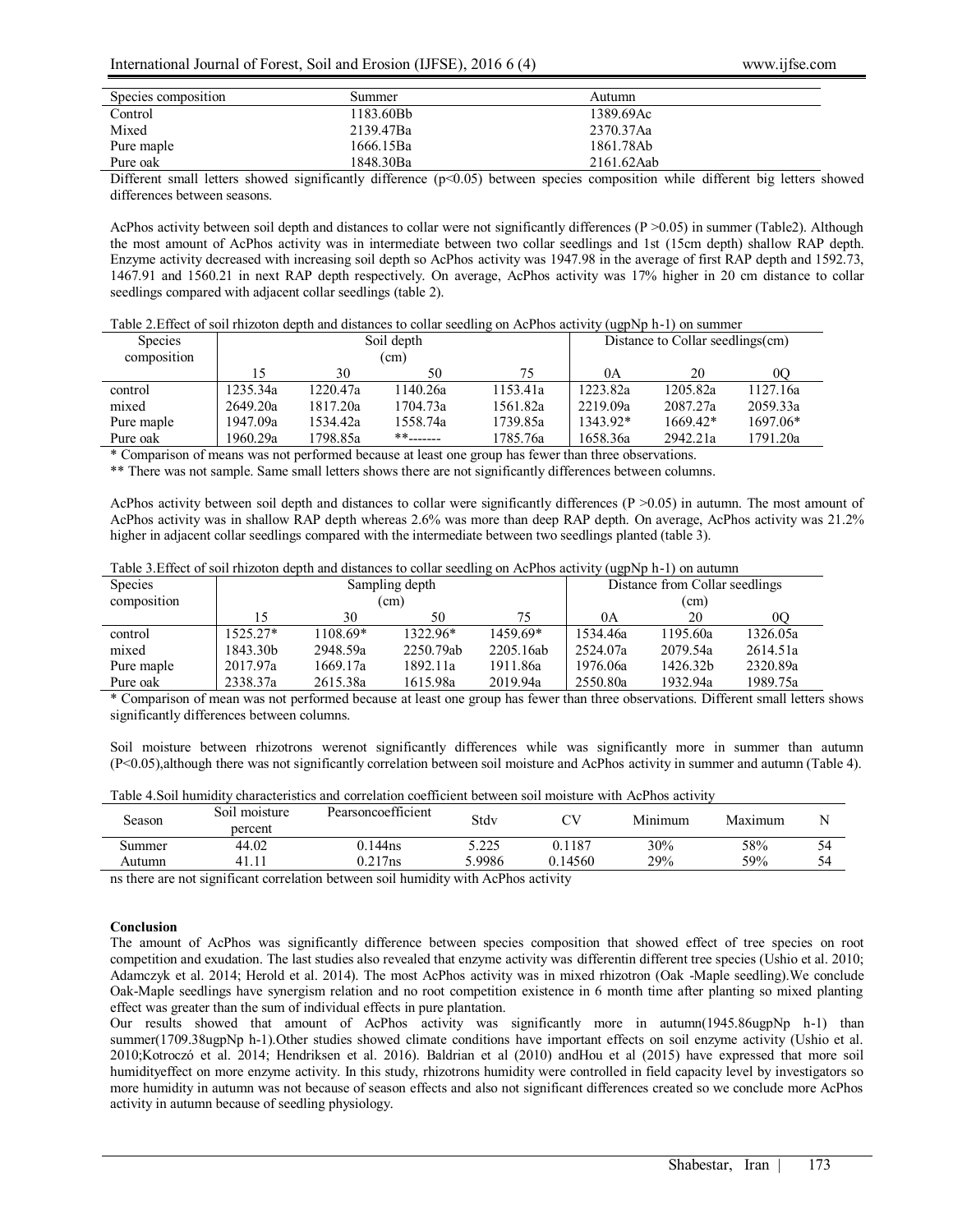Baldrian et al (2010) revealed that variability of AcPhos activity in different horizons (L and H) was because of the different humidity. They expressed that more humidity result in more microbial biomass (fungi and bacteria) is reason of more AcPhos activity. Their results showed that litter horizon had more humidity so more enzyme activity. This study showed any differences in soil humidity by depth and horizons but more enzyme activity was on shallow depth (soil+litter) so we suggested that litter as a substrate may increase AcPhos activity. Hendriksen et al (2016) expressed that organic matter is a substrate for microbial growth and there was a positive correlation between OM, extracellular enzyme activity and soil respiration. According to results from this study shallow depth with litter as an addition substrate associated with root exudation had more AcPhos activity than depth horizon but this wasn't significantly difference.

Herold et al (2014) showed enzyme activities such as AcPhose activity decreased with increasing depth in soil profiles on forest sites. They expressed that the most important factor for this actual is quality of  $OM - C:N$  ratio – and others are soil properties, microbial biomass, total N, OC. They suggests that lower level of microbial biomass associated with different quality and quantity of fresh carbon inputs are reasons for decreasing enzyme activity on deeper soil layers. Hou et al (2015) also revealed that Acid phosphomonoesterase and phosphodiesterase activity were more in L and F/H layer than mineral soil. This study couldn't show effects of soil properties on enzyme activity but reasons for reducing AcPhos activity by increasing depth could be litter additions on upper layer that influenced on quality and quantity substrates.

Adamczyk et al (2014) studied AcPhos and alpha-glugosidase activities under three tree species. They found that enzyme activity was similar on all species. They suggested that inorganic P had a negative response regulation under different tree species while there was no significant difference. Ushio et al (2010) unlike revealed that AcPhos and alpha-glugosidase activities were significantly different under tree species. They suggested that lower level of available P had result in more AcPhos activity. Adamczyk et al (2014) and Ushio et al (2010) showed that enzyme activity may effect on nutrient availability in forest soils. Their results showed that different litter quality is responsible for different microbial community and enzyme activity. They suggested that tree roots could be affected on enzyme activity by influence on substrate quality but their results couldn't show effect of the roots separately. Present study showed significant differences between tree species. More AcPhos activity on species composition than control could be expressed effect of the roots separately; therefore root exudation probably is a major force for increasing enzyme activity.

Kotroczó et al (2014) revealed that removal of roots had more significantly effects on decreasing AcPhos activity than other treatments (Double litter addition, Double wood addition, No litter, No inputs). These results expressed that roots had the most important effect on soil AcPhos activity. Results of Kotroczo et al (2014) confirmed present study because control treatment had the lowest amount of AcPhos activity and its difference with species compositions was important.

More AcPhos activity results more mineralization of phosphorus, therefore we suggest mixed planting (oak - maple) could prepared more availability of mineral P for seedlings, more positive effect for height increment of plants and suggest to afforestation.

Herold et al (2014) showed that there is less enzyme activity in A horizon (organic layer) with more organic carbon although they showed phosphatase activity decreased with increasing depth. They showed labile material inputs could be cause of the more enzyme activity.Because of the Al and/or Fe hydroxides adsorption ,more leaching from organic layer didn't necessarily cause to more resource for microbial activity.Our results showed there were not significant differences between enzyme activities in soil depths in summer.

### **Reference**

- Adamczyk B, Kilpeläinen P,Kitunen V, Smolander A (2014) Potential activities Of enzymesinvolved inN, C, P and S cycling in boreal forest soil under different tree species. Pedobiologia 57: 97–102.
- Baldrian P, Merhautová V, Petránková M,Cajthaml T, Jaroslav, Snajdr J (2010) Distribution of microbial biomass and activity of extracellular enzymes in a hardwood forest soil reflect soil moisture content. Applied Soil Ecology 46: 177–182.
- Beyer F (2012) Fine root trait, belowground interactions and competition effects on the rhizosphere of Fagus sylvatica and Fraxinus excelsior saplings. Dissertation zurErlangungdes Doctorgrades der Mathematisch- NaturwissenschaftlichenFakultäten der Georg- August- University Göttingen .pp: 1-211.
- Blosfeld S, Gansert D, Thiele B, Kuhn AJ, Kuhn AJ,Losch R(2011) The dynamics of oxygen concentration, pH value, and organic acids in the rhizosphere of Juncusspp. Soil biology and biochemistry 43: 1186-1197.
- Cesarz S, Fender AC, Beyer F, Valtanen K, Gansert D, Hertel D, olle A, Daniel R, Pfeiffer B, Leuschner C, Scheu S(2013) Roots from beech (*Fagus sylvatica* L.) and ash (*Fraxinus excelsior* L.) differentially affect soil microorganisms and carbon dynamics. Soil biology and biochemistry 6: 123- 32.
- Dick WA, Tabatabai MA(1992) Significance and potential uses of soil enzymes. In: Metting Jr., .B. (Ed.), Soil Microbial Ecology: Application in Agricultural and Environmental Management. Marcel Dekker. New York. pp: 95–125.
- Eivazi F, Tabatabai MA(1977) Phosphatases in soils. Soil Biology and Biochemistry 9:167–172.
- Fender AC, Dirk Gansert, Jungkunst HF, Fiedler S, Schützenmeistera K, Thieled B, Valtanene K, Polleec A, Beyer F, Leuschnera C(2013) Rootinduced tree species effects on the source/sink strength for greenhouse gases (CH4,N2O and CO2) of a temperate deciduous forest soil. Soil biology and biochemistry 57: 587-597.
- Hendriksen NB, Creamer R.E, Stone D, Winding A(2016) Soil exo-enzyme activities across Europe—The influence of climate, land-use and soil properties. Applied Soil Ecology 97: 44–48.
- Herold N,Schöning I,Berner D,Haslwimmer H,Kandeler E,Michalzik B,Schrumpf M(2014) Vertical gradients of potential enzyme activities in soil profiles of European beech, Norway spruce and Scots pine dominated forest sites. Pedobiologia 54(3): 181-189.
- Hou E, Chen C, Wen D, Liub X(2015) Phosphatase activity in relation to key litter and soil properties in mature subtropical forests in China. Science of the Total Environment 515–516: 83–91.
- Kotroczó Z, Veres Z, Fekete I, Krakomperger Z, Tóth JA, Lajtha K, Tóthmérész B(2014) Soil enzyme activity in response to long-term organic matter manipulation. Soil Biology & Biochemistry 70: 237-243.
- Lei P, Scherer-Lorenzen M, Bauhus J (2012) Belowground facilization and competition in young tree species mixtures. Forest Ecology and Management 265:191–200.
- Margesin R (1996) Acid and alkaline phosphomonoesterase with the substrate p-nitrophenylphosphate [in: Methods in soil biology. Schinner F, Ohlinger E, Kandeler E,Margesin R (eds.)].Berlin. Springer Verl. 213–217.
- Moorberg CJ, Vepraskas MJ, Niewoehner CP(2013) Dynamics of P dissolution processes in the matrix and rhizospheres of bald cypress growing in saturated soil. Geoderma 202–203: 153–160.